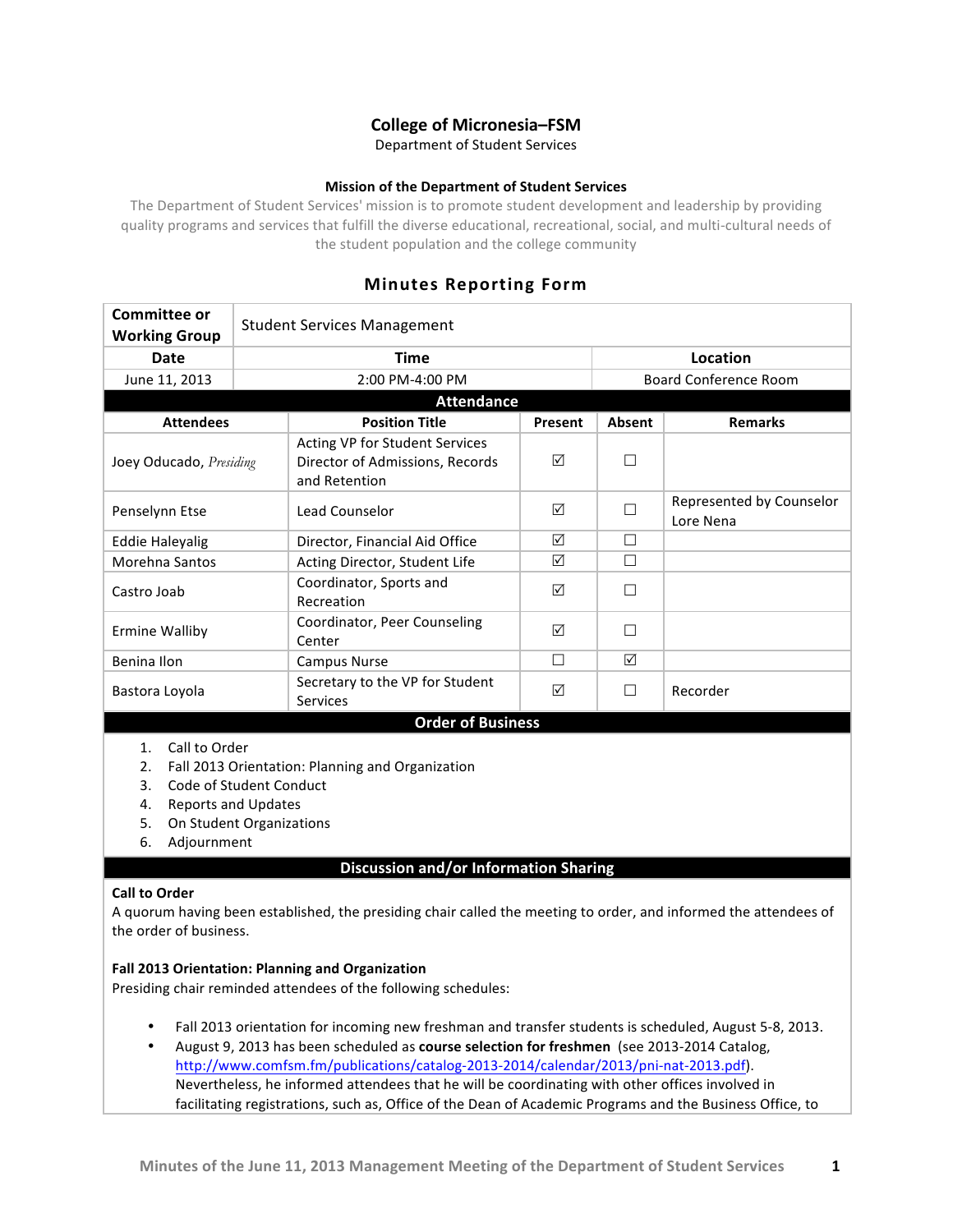designate August 9, 2013 as registration for incoming new freshman students in lieu of just course selection for freshmen.

Registration for Fall 2013 is scheduled, August 13-15, 2013 that will then followed by late registration and add/drop period, August 19-21, 2013.

Presiding chair further discussed the following:

- The department's Counseling Services was tasked the oversight to coordinate the planning and organization of the National Campus' Fall 2013 Orientation.
- Counselor Mike Ioanis and PCC staff Dalihda Waltu shall coordinate the organization of the Peer Advisers as well as the training for students selected as peer advisers.
- Offices facilitating sessions during the Fall 2013 Orientation should develop training modules, and identify appropriate assessment methodology and instruments to measure effectiveness of the sessions facilitated in terms of successfully achieving their intended outcomes.
- Design and develop a survey to measure the perceived satisfaction of students about the orientation program.

### **Reports and Updates**

Counseling Services

- Counselors Lore Nena and Mike Ioanis reported that she has been designated as one of the members in a working group tasked to draft the **Student Code of Conduct**.
- The College's Counseling Services, and the EducationUSA have slated September 16, 2013 for the College Fair.

Sports and Recreation

- The College's Physical Facilities and Maintenance is working on re-lining of the courts.
- Department state basketball league for students.
- The needs to clean, beautify, and organize the state at the Practice Gym of the FSM-China Friendship Sports Center in preparation for future activities.

Financial Aid Office

- Recommended that SAP review for transfer students from the State Campuses including clearances and/or endorsements from both OARR and FAO.
- In progress, placing students for work-study, 30 hours bi-weekly.

Student Life and the Residence Halls

- There are 39 and 33 residents in the Residence Halls for Men and Women, respectively, this Summer 2013 session.
- Acting Director of Student Life reported that she has been meeting with some residents providing them advice and counsel including other residents who had been cited for violations of resident hall rules and regulations. These violations included but by any means not limited to missing bed check and curfew.
- Acting Director of Student Life conveyed the need for the replacement of the dilapidated van currently consigned to the Residence Halls.
- Presiding chair tasked the Acting Director of Student Life to provide a drawn layout of the Residence Halls especially depicting the rooms and room assignments with names of students (room occupants).
- Presiding chair tasked the Acting Director of Student Life to develop a worksheet or a reporting template that logs the names of all resident students crosstab, counts of violations, type of violation, and dates of violations.

Peer Counseling Center

- Peer Counseling Center's Coordinator reported of works in progress, unit assessment and the annual report.
- She also conveyed request for assistance in purchasing office supplies especially printer toners. Presiding